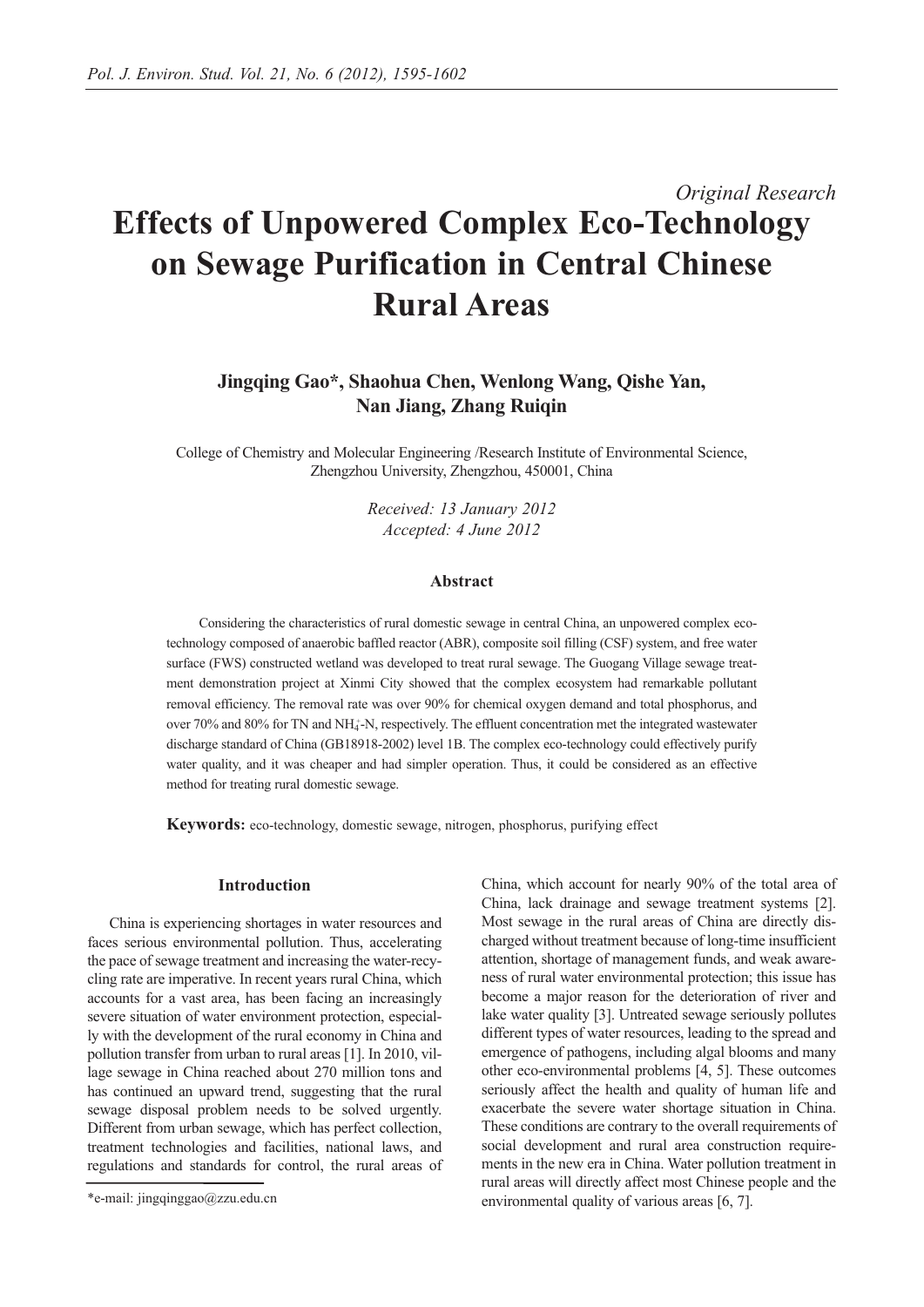Currently, activated sludge treatment technology, which is the most widely used approach, requires significant investment, a long construction period, high energy consumption, and complex operation and management, and thus it is only applicable for the sewage treatment of cities and not dispersed wastewater treatment in the majority of rural areas in central China [8]. Therefore, the development of a dispersed wastewater treatment technology that can be used in the rural areas of central China is very important and necessary.

Complex ecological wastewater treatment technology has high efficiency, low investment, low energy consumption, and easy management [9]. Moreover, it is an effective treatment approach for rural areas, especially for rural areas in central China, which have low temperatures during winter. Based on the experimental data during summer and winter, the aims of this survey were to reveal the wastewater purification effect and continuing stability of the wastewater purification system for the Xinmi project, to explored the key management technology and purification capacity for practical vegetation formation and seasonal turn, and to provided a theoretical basis and technical guidance for the future domestic sewage treatment of rural areas of central China.

#### **Materials and Methods**

#### Process Flow

A complex ecosystem is located 100 m east of Guogang Village, and it was built on a gully without agricultural production value or potential. Domestic sewage flow depends entirely on gravity using terrain height differences to achieve zero power consumption. Considering the local geography, economic and climatic conditions, and the characteristics of dispersed sewage, the current project using unpowered complex eco-technology was composed of an anaerobic baffled reactor (ABR), a composite soil filling (CSF) system, and free water surface (FWS) constructed wetland. Fig. 1 shows a process diagram of the Xinmi project.

#### Site Description

Fig. 2 shows the project location in China. Guogang Village is located 10 kilometers south of downtown Xinmi in Henan Province of China (113º23'28"E, 34º32'22"N), with a land area of 12 km<sup>2</sup> and a population of more than 3,000. Its public sewer is a combined system. Total sewage



Fig. 2. Xinmi project location in China.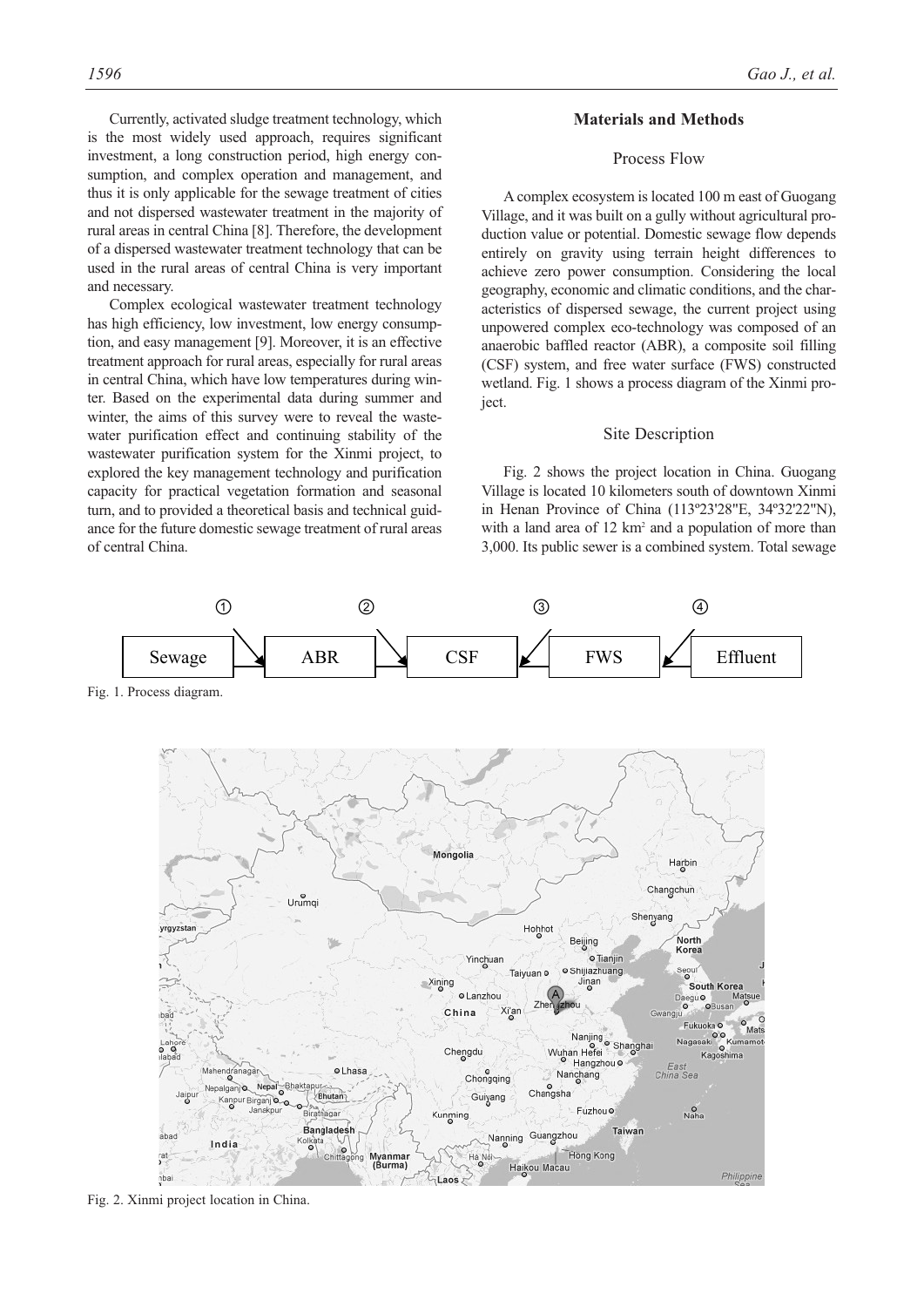treatment has a capacity of 300 m<sup>3</sup>/d, and the wastewater treatment system covers a total area of  $3,000$  m<sup>2</sup> (Fig. 3).

ABR combines the up-flow anaerobic sludge bed and staged heterogeneous anaerobic reactor, which not only greatly increased the complexity and processing efficiency of the anaerobic reactor, but also enhanced the stability of the reactor and its anti-force capability toward external factors (toxic and hazardous substances, high pollution loads, and so on) [10]. The reactor has a simple structure, with characteristics of no short-circuit flow, no blocking, no mixing, and easy start [11]. Based on the characteristics above, the ABR reactor played a very important role in the complex ecosystem, particularly in regulating and homogenizing water quality, reducing the pollution load of CSF and FWS systems, enhancing the biodegradability of wastewater, and removing inorganic materials, among other things. The system was built underneath the surface permafrost layer to ensure its smooth operation during winter.

The CSF system was composed of four treatment cells (every cell with a length of 28 m, a width of 17.5 m and a height of 1.3 m). The section plane structure of each treatment cell is shown in Fig. 4. Anti-seepage treatment was reinforced using geomembrane in this system, and a layer of sand 20 cm thick and 0-2 mm in radius was laid on the geomembrane as a protection layer to prevent piercing. A 10 cm layer of gravel was laid on the sand layer as a holeprevention measure. Both the wastewater distribution tube and collection tube were placed horizontally in the system inlet. The distance between the distribution and collection tubes was 0.6 m. The composite fillings used in the CSF system of the Xinmi project were mainly obtained from local available resources, including clay eramsite, slag, soil, and corncob. The porosity of composite fillings was 50- 65% in the CSF system, and the hydraulic retention time of the CSF system was 4-6 h. The CSF system has several advantages, including low investment, small land occupation, easy management, low operating costs, and no odors that affect the surrounding environment. It attracts more and more domestic and international attention [12]. Compared with the traditional soil infiltration system, the new filler composition greatly increases hydraulic loading, delays system congestion, and improves the purification effect. Its roles can mainly be described in the following areas:

- (1) The CSF, built underneath the surface permafrost layer and with good insulation effect, has normal operation even at low temperatures to remove contaminants effectively.
- (2) Wastewater has a longer hydraulic retention time in the system, which can effectively purify the water when pollution load is high.
- (3) The unique top-down aerobic-anaerobic environment in the filling layer ensures nitrogen removal.



Fig. 3. (a) ABR system, (b) CSF system, and (c) FWS system in Xinmi project field.



Fig. 4. The section plane structure of the CSF system.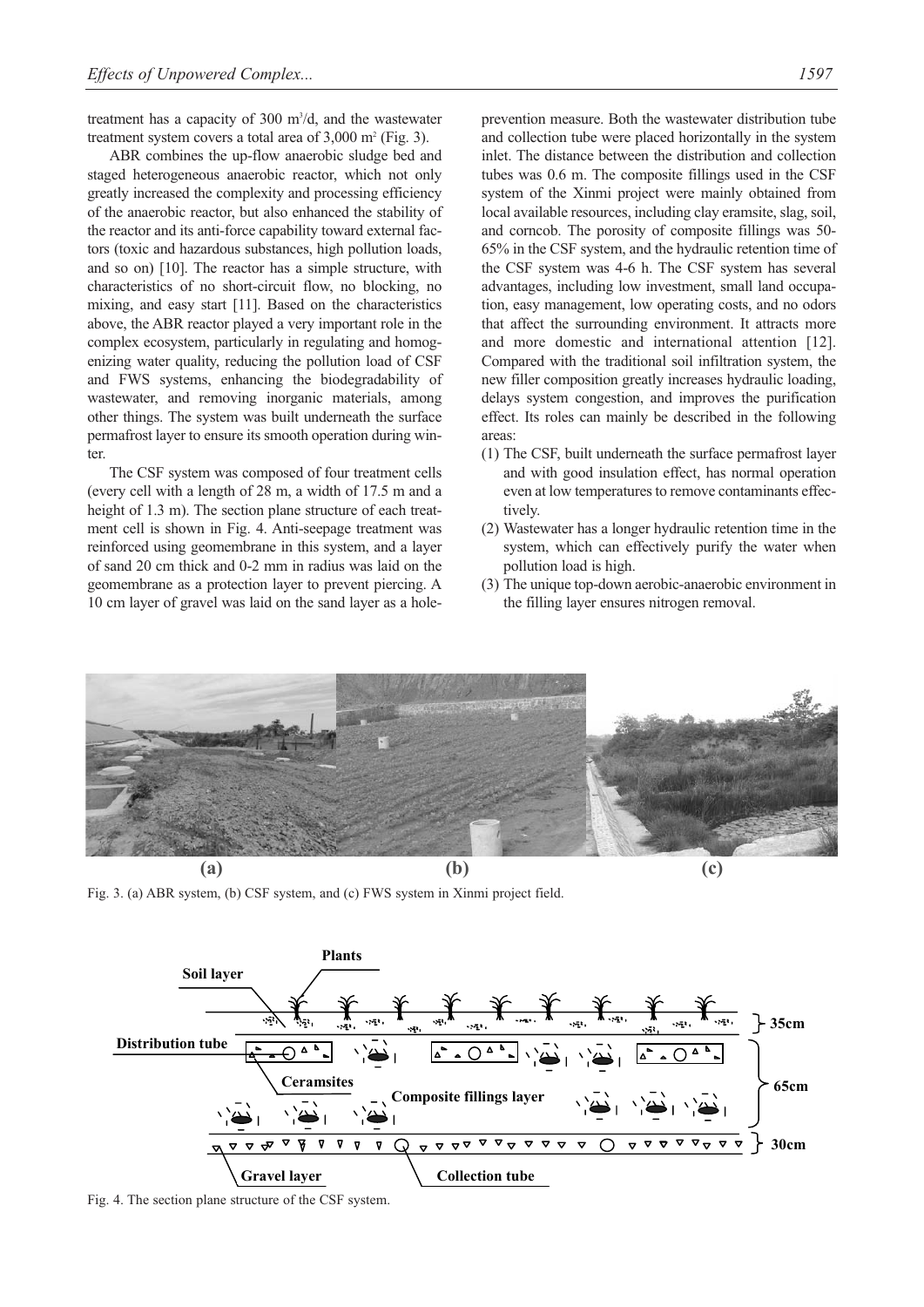The FWS system was made up of five similar cells. Every cell had a relatively simple structure, with a length of 28 m, a width of 6 m and a water depth of 1.2 m, and the surrounding gradient was 40º. The hydraulic retention time of the FWS system was 3-3.5 d. Emerging aquatic plants grew in a side slope as well as in shallow water (depth less than 0.6 m), and submerged plants grew in water (depth more than 0.6 m). It was a shallow water layer, sunlight can be directly irradiated to the bottom, and oxygen can easily spread, all of which are conducive for the growth of plants and microorganisms. Its construction and operating costs are relatively low, and management is easy [13]. Climatic conditions influence the FWS system, and thus it is often used for level II or level III advanced treatments [14]. Its roles are mainly reflected in the following:

(1) The aerobic-anaerobic micro-environment at the plant roots provides nitrogen removal conditions, and phosphorus is absorbed via matrix and then removed. The nutrient adsorption of plants is also a way for removing phosphorus and nitrogen because of their growth needs  $[15]$ .

(2) The water-plant system in the FWS provides a habitat for aquatic animals and birds, and thus it beautifies the surrounding environment.

Aquatic plants, including *Typhaangustifolia*, reeds, *Scirpus validus Vahl*, Siberian iris, *Alisma orientale*, *Ceratophyllum demersum*, *Potamogeton crispus*, duckweed, and *Hydrilla verticillata* are cultured in the system to fit in a local environment. Different ecological configuration patterns are used in different processing units.

### Water Quality Monitoring Program and Analytical Methods

The major body of the system was completed in mid-June 2010; the system entered debugging and microbial acclimation training phases after. System debugging was completed after 35 days, it was in normal operation in mid-July and continuous every day, and water samples were collected for water quality analysis. Based on the seasonal differences in the living habits of local residents, as well as the impacts of seasonal variations on the external environment, two representative seasons, namely summer (from



Fig. 5. Changes in CODcr concentrations in summer (a) and winter (b).

Time (days)

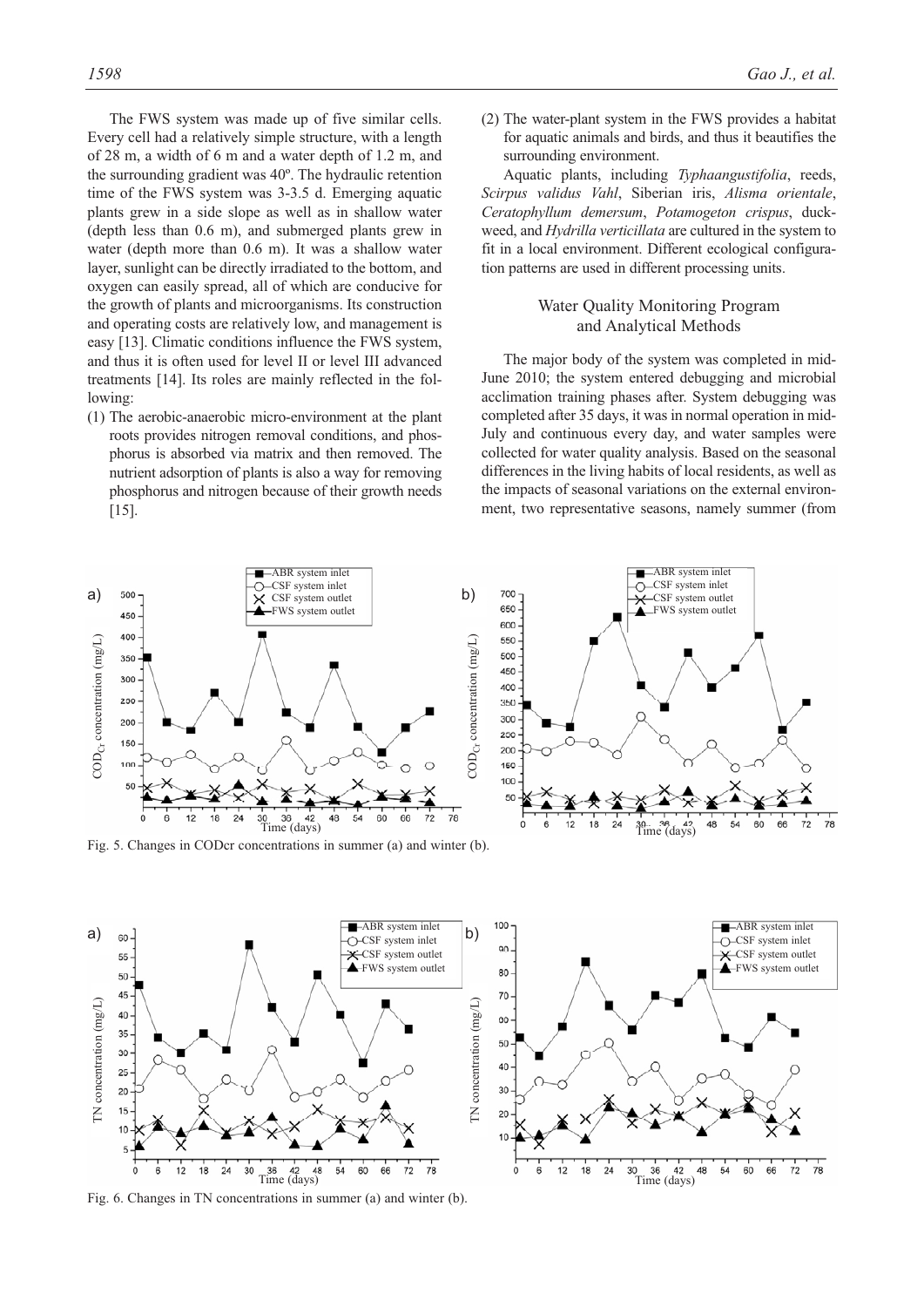Jul 20 to Oct) and winter (from mid-Dec to Mar), were chosen as monitoring periods, in which water samples were collected to analyze every six days. Sampling points (Fig. 1) were located at the following:

- (1) ABR system inlet
- (2) CSF system inlet
- (3) CSF system outlet
- (4) FWS system outlet

A total of four sampling points were used. The water inflow was controlled at 300 m<sup>3</sup>/d.

Influent and effluent chemical oxygen demand  $(COD<sub>cr</sub>)$ , total nitrogen (TN), ammonia nitrogen (NH<sub>4</sub>-N), and total phosphorus (TP) were measured using a UV-2450 spectrophotometer (Shimadzu Corporation, Japan) based on the standard methods of potassium dichromate titration, peroxide potassium sulfate ultraviolet spectrophotometry, Nessler reagent spectrophotometry, and potassium persulfate-Mo-Sb digestion anti-spectrophotometry [16]. A Leici JPB-607 dissolved oxygen determinator was used for DO determination. Water quality was assessed according to the Chinese quality of wastewater discharge standard GB 18918-2002 [17].

#### **Results and Discussion**

#### Purifying Effect of the System on  $\text{COD}_{cr}$

The  $\text{COD}_{cr}$  influent concentration during summer was 130-408 mg/L, with an average influent concentration of 239 mg/L and an average effluent concentration of 20 mg/L, as shown in Figs. 5 and 9(a), respectively. The treatment effect was significant in that the average removal rate was  $91\%$ . The COD<sub>cr</sub> influent concentration during winter was 267-627 mg/L, with an average concentration of 415 mg/L, which was higher than the influent concentration during summer. The removal efficiency was slightly lower, and the  $\text{COD}_{cr}$  influent concentration was significantly higher during winter than during summer. The main reasons for these results might be the dietary habits and reduced bathing water requirement among local residents during winter. Coupled with the lower temperatures, the natural degradation ability decreased during transmission, causing elevated organic matter concentration in the system during winter [18]. These results showed that the ABR had better pollutant removal ability and anti-force capability, making it an important pre-processing structure in the complex eco-system. As the CSF system was built underneath the permafrost layer, the impact of low temperatures during winter on the treatment was not particularly prominent. The FWS was a completely open system, and it was susceptible to external environmental impacts that caused the occasional phenomenon of the  $\text{COD}_{cr}$  concentration at the outlet being higher than in the FWS inlet [19], but overall, the wetland system exhibited positive effects on  $\text{COD}_{cr}$ removal.

## Purifying Effect of the System on TN and  $NH_4^+$ -N

The influent TN concentration had significant seasonal changes because of the influence of the living habits of residents (Figs. 6 and 9 b). The influent TN concentration during winter (with concentration range of 44.8-84.9 mg/L and average concentration of 61.3 mg/L) was higher than that during summer (with concentration range of 27.5-58.4 mg/L and average concentration of 39.2 mg/L). Given that the ABR system was built underground, the structure had good insulation effect, and it could still maintain normal operation even during winter. The TN removal effect was very obvious and stable, and it was less affected by external conditions. The CSF system was also built underground, and thus it had great protection on the activity of nitrification and denitrification bacteria. The TN removal capacity of this processing unit could be improved further if the aerobic-anaerobic environment in the CSF system can be enhanced further [20]. The treatment effect of the FWS system significantly decreased during winter because of changes in temperature [21]. When the whole system treated and purified the sewage, the average TN removal rates were 76 and 74% during summer and winter, respectively, fully meeting the design requirements.



Fig. 7. Changes in NH<sub>4</sub><sup>-</sup>N concentrations in summer (a) and winter (b).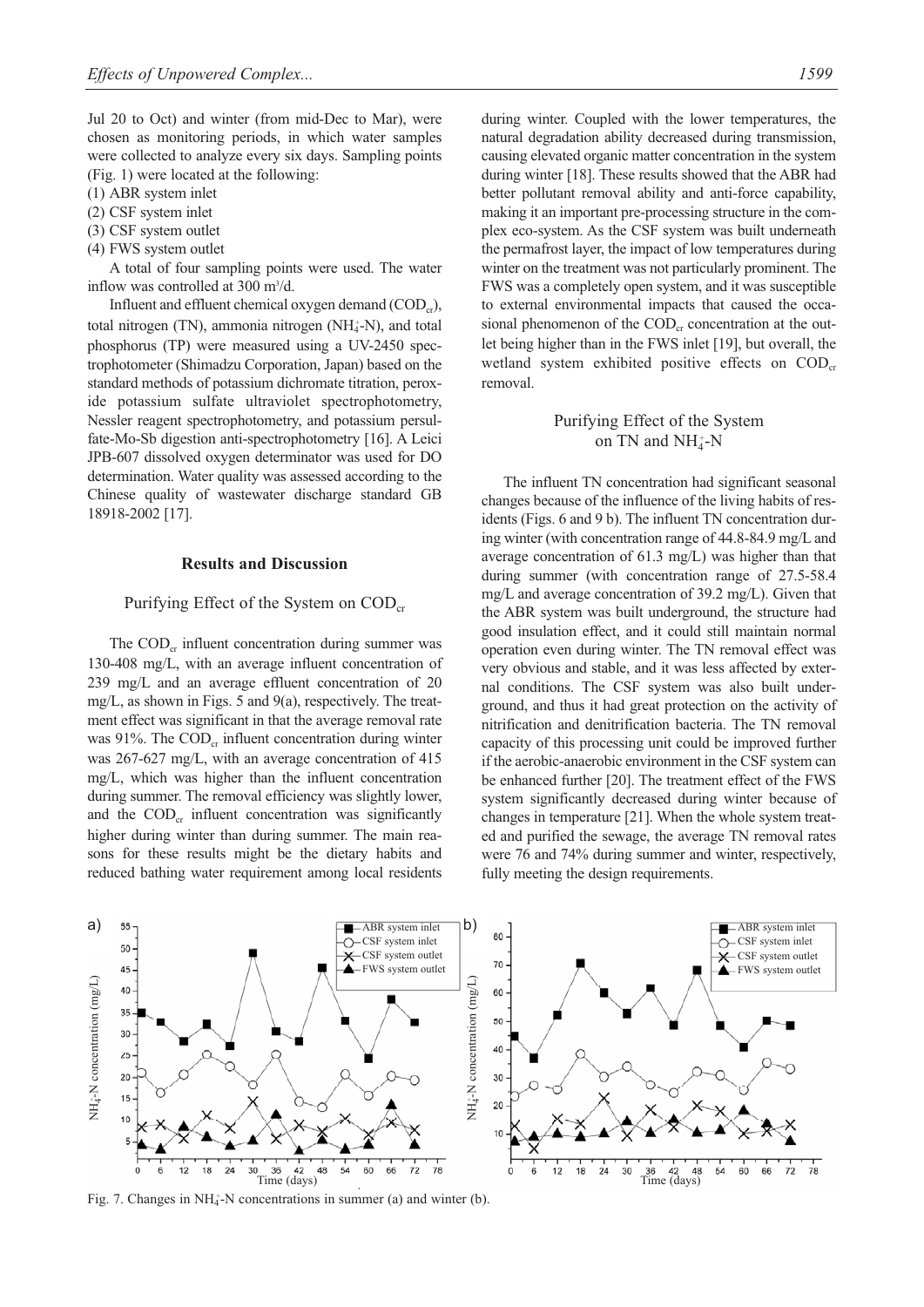As shown in Figs. 7 and  $9(c)$ , the monitoring results indicated that the NH<sub>4</sub>-N concentration fluctuated with TN concentration. The influent  $NH<sub>4</sub>$ -N concentration during summer was in the range 24.3-48.9 mg/L, with an average concentration of 33.7 mg/L. On the other hand, the influent NH<sub>4</sub>-N concentration during winter was 36.8-70.6 mg/L, with an average concentration of 52.6 mg/L. The influent NH<sub>4</sub>-N concentration during winter was much higher than

that during summer, and the low temperature led to a slightly higher effluent concentration during winter than during summer. The ABR reactor in the unpowered complex ecosystem was an anaerobic environment; the CSF system was in aerobic condition at the upper part and in anaerobic condition at the lower part; and the FWS system was an aerobic environment [22]. Thus, wastewater underwent equivalent anaerobic-aerobic-anaerobic-aerobic environments



Fig. 8. Changes in TP concentrations in summer (a) and winter (b).



Fig. 9.  $\text{COD}_{\text{cr}}$  (a), TN (b), NH<sub>4</sub><sup>-</sup>N (c), and TP (d) removal rate by the system in summer and winter.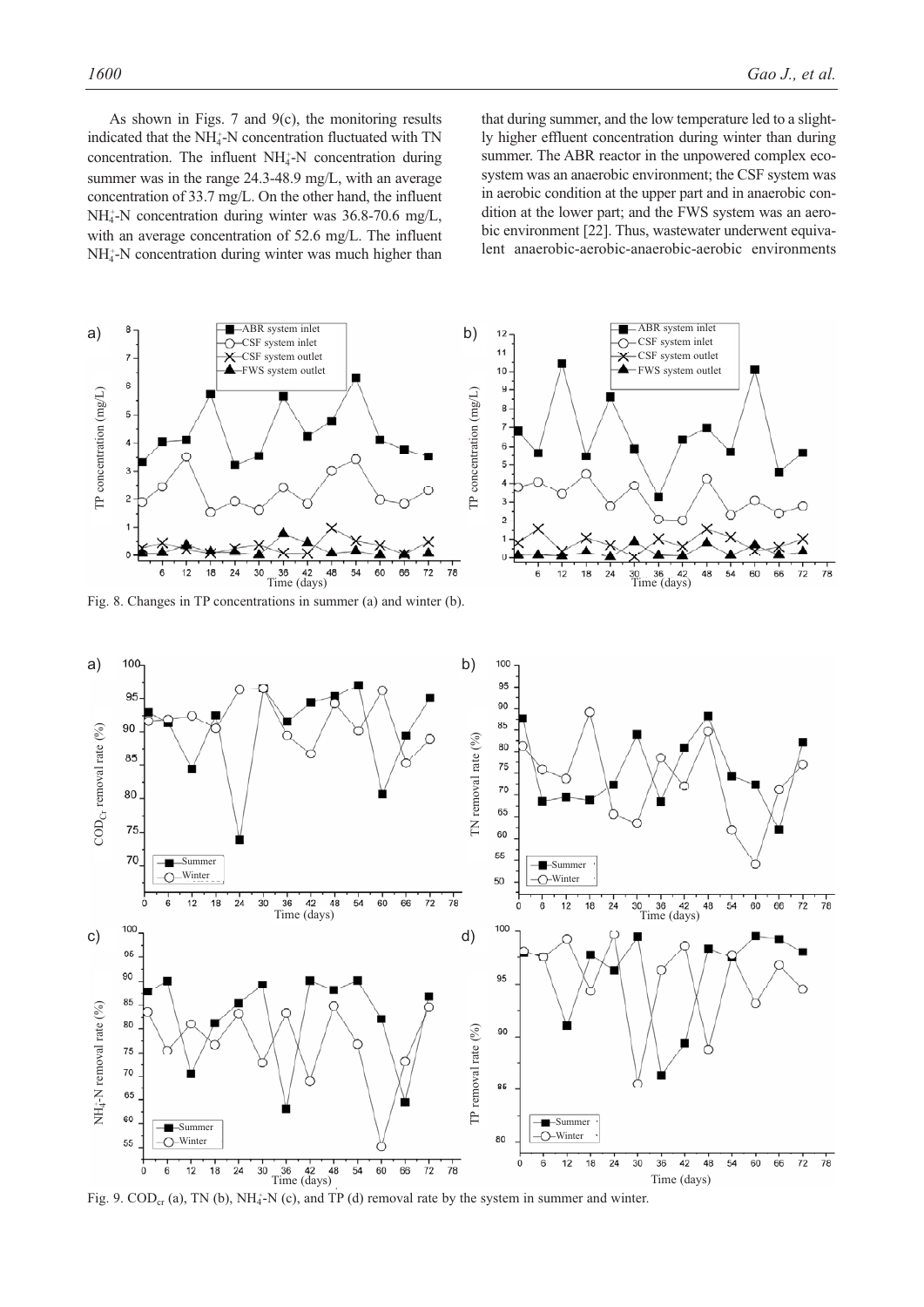when flowing through the system, providing a series of favorable conditions for nitrogen removal. The organic nitrogen in the ABR system was converted into ammonium nitrogen, part of which was absorbed by anaerobic sludge [23]. The COD in the reactor was also largely removed, which helped improve the dissolved oxygen (DO) content in the wastewater, and the low C/N ratio was conducive to nitrification reaction [24]. Monitoring data showed that the DO concentration was at 0.9-1.5 mg/L, which met the needs of nitrification [25] when it entered the CSF system. Denitrification occurred, and  $NO_3-N$  was reduced to  $N_2$  or  $N<sub>2</sub>O$  when the wastewater flowed to the lower part of the CSF. After entering the FWS system, the  $NH<sub>4</sub>$ -N content in the wastewater further declined through plant absorption, microbial transformation, or its own synthesis and volatilization [26]. After treatment of the complex eco-system, the NH<sub>4</sub>-N removal efficiency was 80% during both summer and winter.

#### Purifying Effect of the System on TP

The influent TP concentration during winter was higher than during summer (Figs. 8 and 9 d). The concentrations during summer and winter were 3.2-6.4 and 3.2-10.4 mg/L, with average concentrations of 4.3 and 6.5 mg/L, respectively. The major phosphorus removal mechanisms in wetlands are chemical adsorption, precipitation and plant uptake if wetland vegetation is harvested [27, 28]. The decay of dead aquatic plants and the impacts of external environmental factors in the FWS system generally lead to unstable TP concentrations and their removal [29]. However, the TP is less affected by temperature because the removal of phosphorus is mainly through chemical precipitation [30]. Therefore, the unpowered complex eco-system showed efficient and stable phosphorus removal during both summer and winter. The removal rate was 85-96%, and the effluent TP concentration was less than 1 mg/L.

#### Comprehensive Purifying Effect of the System

The hydraulic loading of the CSF and FWS systems was 10-15 and 30-35 mm/d, respectively. The unpowered complex eco-system had COD<sub>cr</sub> and TP removal rates of more than 90%, and the removal rates of TN and  $NH_4^+$ -N reached 70 and 80%, respectively. The effluent met the discharge standards (integrated wastewater discharge standard, GB18918-2002, China. Level 1 B: COD ≤ 60 mg/L,  $TN \le 20$  mg/L,  $NH_4^+N \le 15$  mg/L, and  $TP \le 1$  mg/L). More importantly, the ABR and CSF systems were built underneath the surface permafrost layer to ensure the relatively good treatment effects in winter, when the temperature was low. The efficiency is higher than the domestic surface flow wetlands without the ABR and CSF systems [31], and is even comparable to the treatment effects of serially connected sand filtration and constructed wetland system [32].

In addition, the system was built on a gully without agricultural production value or potential. Domestic sewage flow entirely depended on gravity using terrain height differences to achieve zero power consumption. The environmental, economic, and social benefits of the system were significant. Accordingly, it would probably be a better solution for rural sewage treatment.

#### **Conclusion**

The Xinmi project showed that its ABR unit was stable, the pre-processing effect was satisfactory, and management was easy. Moreover, it could effectively reduce the pollution load of follow-up processing units. The CSF unit had an excellent sewage purification effect, which ensured that the final effluent met the discharge standards. The different ecotypes of plants in the FWS unit helped improve the purifying ability of the system. The monitoring results of water quality indicators in system influent and effluent showed that the unpowered complex eco-system had  $\text{COD}_{cr}$  and TP removal rates of more than 90%, and the removal rates of TN and  $NH_4^+$ -N reached 70 and 80%, respectively. This technology had obvious effects, including zero power consumption, superior effluent quality, low investment, and low operating costs during the practical application of the sewage treatment. Moreover, the system can be widely used for the treatment of dispersed sewage in rural areas, attractions, service areas, and other regions. The system showed a positive prospect, especially for sewage treatment in the rural areas of central China during winter.

#### **Acknowledgements**

The present work was supported jointly by the National key Special Projects of State Administration of Foreign Experts Affairs (20104100141) and a Grant Project of the Technical Innovation Team in Zhengzhou, China (094SYJH36069).

#### **References**

- 1. Ministry of Environmental Protection of the People′s Republic of China. China environmental state bulletin: 2007. Beijing: Ministry of Environmental Protection, 41, **2008**.
- 2. SU D.H., ZHENG Z., WANG Y., LUO X.Z., WU W.J. Discussion on treatment technology of rural domestic wastewater. Environ. Sci. Technol., **28**, (1), 79, **2005** [In Chinese].
- 3. WANG M., WEBBER M., FINLAYSON B., BARNETT J. Rural industries and water pollution in China. J. Environ. Manage., **86**, 648, **2008**.
- NAIR J. Wastewater garden  $-$  a system to treat wastewater with environmental benefits to community. Water Sci. Technol., **58**, (2), 413, **2008**.
- 5. IZQUIERDOA F., CASTRO-HERMIDA, J.A., FENOYA S., MEZOB M., GONZÁLEZ-WARLETAB M., DEL AGUILAA C. Detection of microsporidia in drinking water, wastewater and recreational rivers. Water Res., **45**, (16), 4837, **2011**.